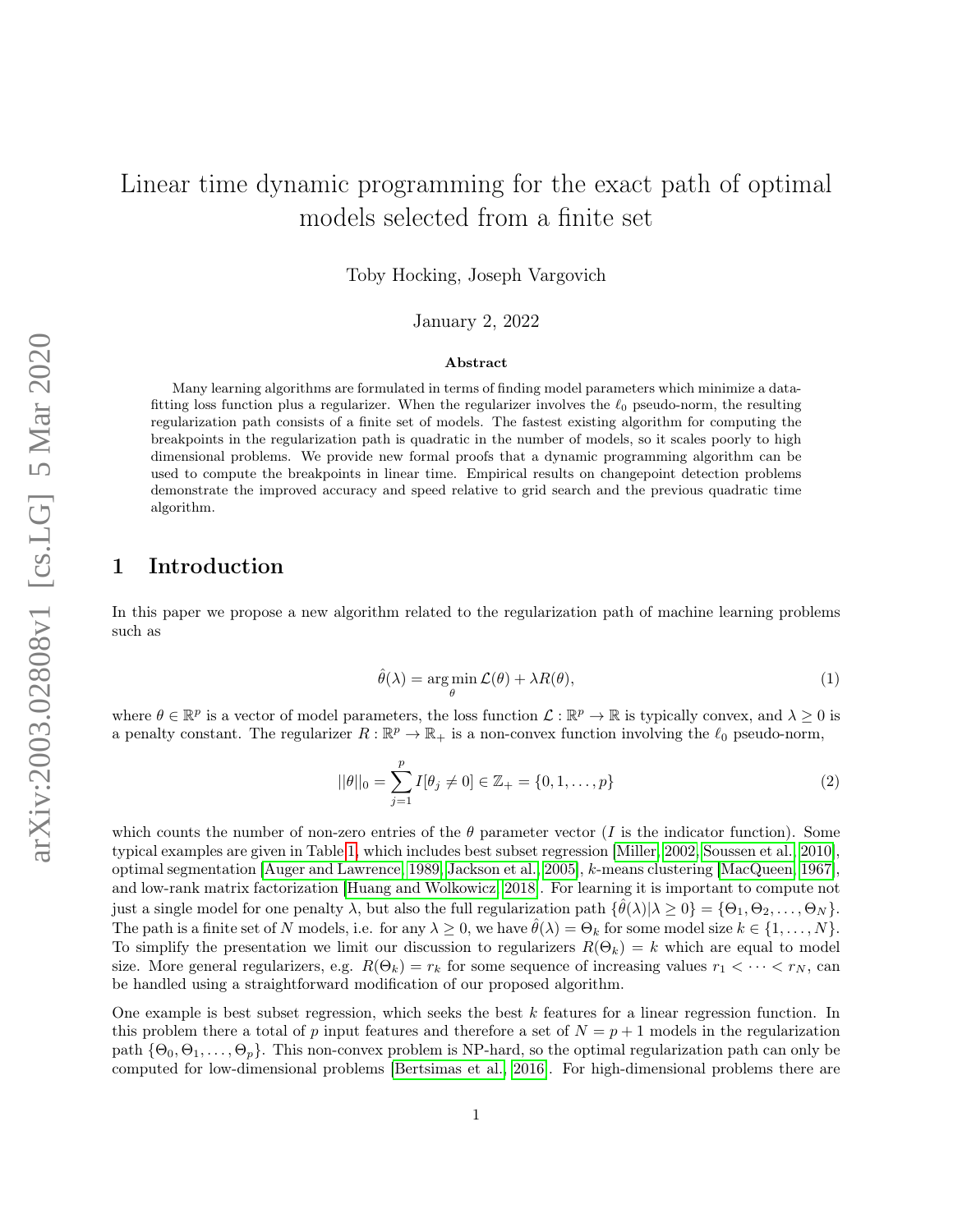| Problem                | Loss                                 | Regularizer                | Model complexity      |
|------------------------|--------------------------------------|----------------------------|-----------------------|
| Best Subset Regression | $  X\theta-y  _2^2$                  | $  \theta  _0$             | features selected     |
| Optimal Segmentation   | $  \theta - y  _2^2$                 | $  D\theta  _0$            | segments/changepoints |
| $k$ -means Clustering  | $  \theta M - X  _F$                 | $  \theta^T\textbf{1}  _0$ | cluster centers       |
| Matrix Factorization   | $  U \text{Diag}(\theta)V^T - X  _F$ | $  \theta  _0$             | rank                  |

<span id="page-1-0"></span>Table 1: Examples of machine learning problems which use the  $\ell_0$  pseudo-norm as a regularizer.

various heuristic algorithms for computing approximate solutions, e.g. greedy forward/backward selection [\[Mallat and Zhang, 1993,](#page-13-5) [Davis et al., 1994,](#page-12-2) [Miller, 2002,](#page-13-0) [Schniter et al., 2009,](#page-13-6) [Soussen et al., 2010\]](#page-13-1), nonsmooth non-convex regularizers [\[Fan and Li, 2001,](#page-12-3) [Zhang, 2010,](#page-13-7) [Mazumder et al., 2011,](#page-13-8) [van den Burg et al.,](#page-13-9) [2017\]](#page-13-9), and  $\ell_1$  regularization/LASSO [\[Tibshirani, 1996,](#page-13-10) [Chen et al., 1998\]](#page-12-4). Each weight vector  $\Theta_k \in \mathbb{R}^p$  in the optimal or approximate regularization path has k non-zero entries,  $R(\Theta_k) = ||\Theta_k||_0 = k$ . The extreme elements correspond to the ordinary least squares solution  $\Theta_p$  with all features selected, and the completely regularized solution  $\Theta_0$  with no features selected.

Another example is optimal segmentation, which is the maximum likelihood model with k segments  $(k - 1)$ changepoints) for a sequential data set. In this problem there are p sequence data, and each element  $\Theta_k$ of the regularization path has  $k \in \{1, \ldots, p\}$  distinct segments  $(k-1)$  changes) along the sequence, i.e.  $R(\Theta_k) = 1 + ||D\Theta_k||_0 = k$  where  $D \in \mathbb{R}^{p-1 \times p}$  is the matrix which returns the difference between adjacent pairs of data in the sequence. Even though this problem is non-convex, an optimal solution can be computed via dynamic programming algorithms that are log-linear in the number of data, and linear in the number of models [\[Killick et al., 2012,](#page-13-11) [Maidstone et al., 2016\]](#page-13-12). There are also several fast heuristic algorithms, including binary segmentation [\[Scott and Knott, 1974,](#page-13-13) [Truong et al., 2018\]](#page-13-14), which computes an approximate regularization path of  $N = p$  models in  $O(N \log N)$  time on average and  $O(N^2)$  in the worst case. The optimal or approximate regularization path of  $N = p$  models  $\{\Theta_1, \Theta_2, \ldots, \Theta_p\}$  has extreme elements  $\Theta_1$ with no changes (one common segment/parameter for the entire data sequence) and  $\Theta_p$  with a change after every data point (a different segment/parameter for each data point).

In this context solving the penalized problem [\(1\)](#page-0-0) for a given penalty  $\lambda \geq 0$  results in one of the solutions to the corresponding constrained problem,

$$
L_k = \min_{\theta} \mathcal{L}(\theta), \text{ subject to } R(\theta) \le k,
$$
\n(3)

<span id="page-1-1"></span>where  $k \in \mathbb{Z}_+$  is the model size (selected features, changepoints, clusters, etc). If the loss values  $L_1 > \cdots >$  $L_N$  in a regularization path  $\{\Theta_1, \Theta_2, \ldots, \Theta_N\}$  are known, they can be used to define the model selection function

$$
k_N^*(\lambda) = \underset{k \in \{1, \dots, N\}}{\text{arg min}} \underbrace{L_k + \lambda k}_{f_k(\lambda)}.
$$
\n<sup>(4)</sup>

The model selection function  $(4)$  returns the (smallest) model complexity k which is optimal for a given penalty parameter  $\lambda$ . In this paper we provide a new formal proof that dynamic programming can be used to compute an exact representation of the model selection function  $k_N^*(\lambda)$  in linear  $O(N)$  time.

### 1.1 Existing algorithms and related work

The model selection function  $k_N^*(\lambda)$  can be trivially evaluated for a single  $\lambda$  parameter in linear  $O(N)$  time, which yields the solution to [\(1\)](#page-0-0) via  $\hat{\theta}(\lambda) = \Theta_{k_N^*(\lambda)}$ . However for some learning algorithms we need an exact representation of the model selection function for a full path of penalty  $\lambda$  values. Quadratic  $O(N^2)$  time algorithms for computing the full path have been proposed for changepoint detection [\[Lavielle, 2005,](#page-13-15) [Hocking](#page-13-16) [et al., 2013\]](#page-13-16) and regression [\[Arlot and Massart, 2009\]](#page-12-5), but these algorithms are too slow for high-dimensional problems (e.g. full path of binary segmentation models for large data sets, see Section [4\)](#page-7-0).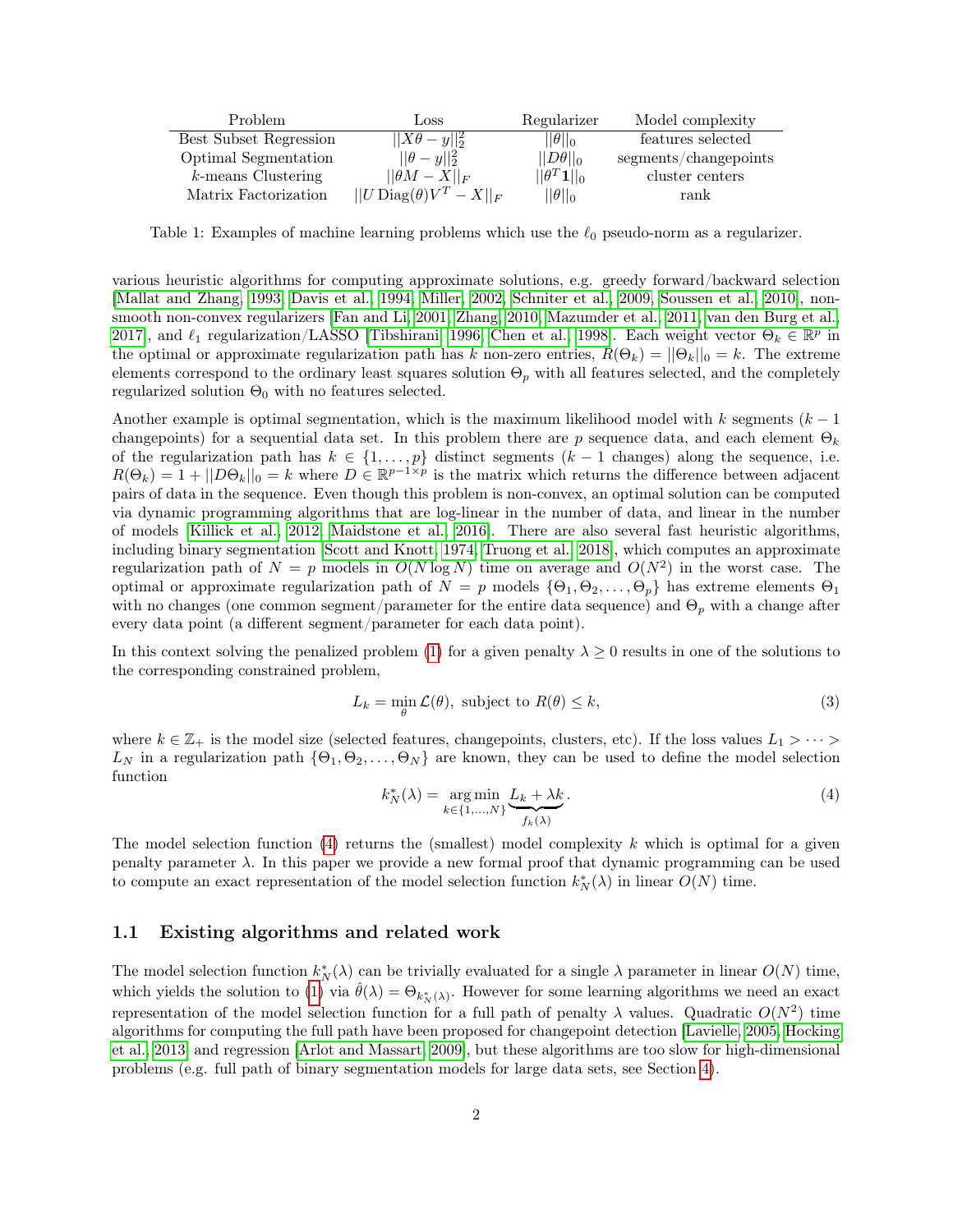The algorithm we propose is similar to the "convex hull trick" which is informally described, without any references to the machine learning literature, on a web page [\[PEGWiki, 2018\]](#page-13-17). The novelty of our paper with respect to that previous work is (1) rigorous formal proofs of the linear time complexity and optimality, (2) explaining the relevance to the machine learning literature, (3) detailed theoretical and empirical comparisons with baseline algorithms.

A final related work is the CROPS algorithm of [Haynes et al.](#page-12-6) [\[2017\]](#page-12-6), which also proposes an algorithm that outputs an exact path of solutions for several penalty values. Both papers exploit the structure of the piecewise linear model selection function which relates the constrained and penalized problems. The input to our algorithm is a sequence of constrained models of sizes  $1$  to  $N$ , whereas the input to CROPS is an interval of penalty values. In general the two algorithms output different results (partial solution paths). However in the special case when  $N = p$  models are input to our algorithm (all possible models) and the interval  $(0, \infty)$  is input to CROPS, then the two algorithms return the same output (the full path).

### 1.2 Important definitions

In this section, we will reference several concepts that are related to our proposed algorithm. Changepoints refer to a sudden deviation from previously recorded values within a given data set. Segments are used to fit each unique block data with an average value line. The model complexity  $(k)$  refers to the total amount of unique segments present in a given segmentation model. A regularization path is the path of optimal segmentation models selected for a given range of penalties. Breakpoints represent the penalty value in which the algorithm switches from a previously selected model to a new one based on the evaluation of the model selection function [\(4\)](#page-1-1).

### 1.3 Contributions and organization

In this paper we propose a new dynamic programming algorithm for computing the model selection function  $k_N^*(\lambda)$ , and we prove that it computes an exact representation for all penalties  $\lambda \geq 0$  (Section [2\)](#page-2-0). Our second contribution is a theoretical analysis of the time complexity of our algorithm, which demonstrates that it is linear  $O(N)$  time in the worst case; we also provide a theoretical analysis of previous algorithms in terms of the framework of this paper (Section [3\)](#page-5-0). Our third contribution is an empirical study of time complexity in several real and synthetic data sets, including a comparison with previous algorithms (Section [4\)](#page-7-0). Our final contribution is an empirical study of the prediction accuracy in cross-validation experiments on supervised changepoint detection problems (Section [5\)](#page-11-0). The paper concludes with a discussion (Section [6\)](#page-11-1).

### <span id="page-2-0"></span>2 Dynamic programming algorithm

We propose a dynamic programming algorithm for N decreasing loss values  $L_1 > \cdots > L_N$ ; it computes an exact representation of the  $k_N^*(\lambda)$  model selection function for all penalties  $\lambda \geq 0$ .

#### 2.1 Exact representation of a piecewise constant function using breakpoints

Our proposed algorithm recursively computes  $k_N^*$  from  $k_{N-1}^*$ , so is an instance of dynamic programming [\[Bellman, 1961\]](#page-12-7). At each step/iteration  $t \in \{1, ..., N\}$  of the algorithm, the algorithm stores a set of  $M_t \in \{1, \ldots, t\}$  selectable models,

<span id="page-2-1"></span>
$$
1 = K_{t,1} < K_{t,2} < \dots < K_{t,M_t} = t. \tag{5}
$$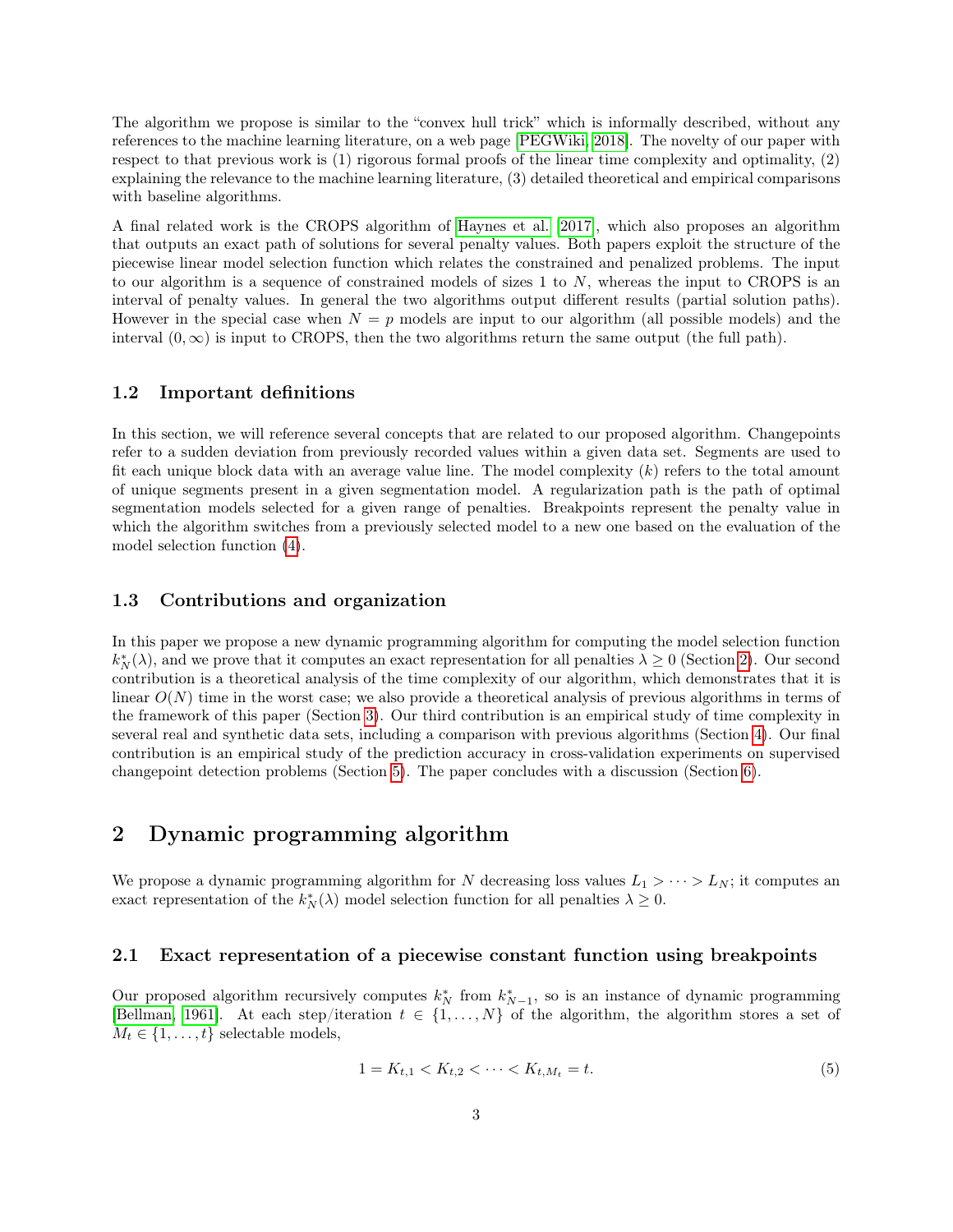The algorithm also stores a corresponding set of breakpoints,

<span id="page-3-2"></span>
$$
\infty = b_{t,0} > b_{t,1} > \dots > b_{t,M_t} = 0.
$$
\n(6)

These two sets define for all  $t \geq 1$  a recursively computed model selection function,

$$
F_t(\lambda) = \begin{cases} K_{t,1} & \text{if } \lambda \in (b_{t,1}, b_{t,0}) \\ \vdots & \vdots \\ K_{t,M_t} & \text{if } \lambda \in (b_{t,M_t}, b_{t,M_t-1}) \end{cases}
$$
(7)

We prove later (Theorem [1\)](#page-4-0) that the recursively computed function  $F_N$  is identical to  $k_N^*$ , the desired model selection function [\(4\)](#page-1-1). The geometric interpretation of the models  $K_{t,i} \in \mathbb{Z}$  and breakpoints  $b_{t,i} \in \mathbb{R}$  are shown in Figure [1.](#page-3-0) Each breakpoint is a penalty value where the min cost (grey segments) changes from one cost function to another (black lines).

### 2.2 Dynamic programming update rules

The algorithm starts at the first iteration  $t = 1$  by initializing  $M_1 = 1$  model with

<span id="page-3-4"></span><span id="page-3-3"></span>
$$
K_{1,1} = 1, b_{1,1} = 0, b_{1,0} = \infty,
$$
\n<sup>(8)</sup>

which is an exact representation of the first model selection function  $F_1$ . For all other iterations  $t > 1$ , the algorithm begins by discarding any breakpoints which are no longer necessary, then adds one new breakpoint. In particular it first computes the index i corresponding to the largest model from the previous iteration  $t-1$  which is still selected at iteration t,

<span id="page-3-1"></span>
$$
I_t = \max\left\{i \in \{1, \dots, M_{t-1}\} \mid c(t, i) < b_{t-1, i-1}\right\}.\tag{9}
$$

The new candidate breakpoint  $c(t, i)$  is the penalty for which the new cost function  $f_t$  is equal to a previous function  $f_{K_{t-1,i}}$ ,

$$
c(t,i) = \frac{L_{K_{t-1,i}} - L_t}{t - K_{t-1,i}}.\tag{10}
$$



<span id="page-3-0"></span>Figure 1: Two possible runs of the algorithm for  $N = 3$  models. Left: at iteration  $t = 2$ , the cost function  $f_2(\lambda)$  is minimal (grey curve) for penalties  $\lambda < b_{2,1} = c(2,1)$ , and  $f_1(\lambda)$  is minimal otherwise. **Middle:** at iteration  $t = 3$  a small  $L_3$  value results in  $c(3, 2) > b_{2,1}$  so we remove  $b_{2,1}$  and  $K_{2,2} = 2$ , because  $f_2(\lambda)$  is no longer minimal for any  $\lambda$ . Right: at iteration  $t = 3$  a large  $L_3$  value results in  $c(3, 2) < b_{2,1}$  so we keep  $b_{2,1} = b_{3,1}$  and store a new breakpoint  $c(3, 2) = b_{3,2}$ .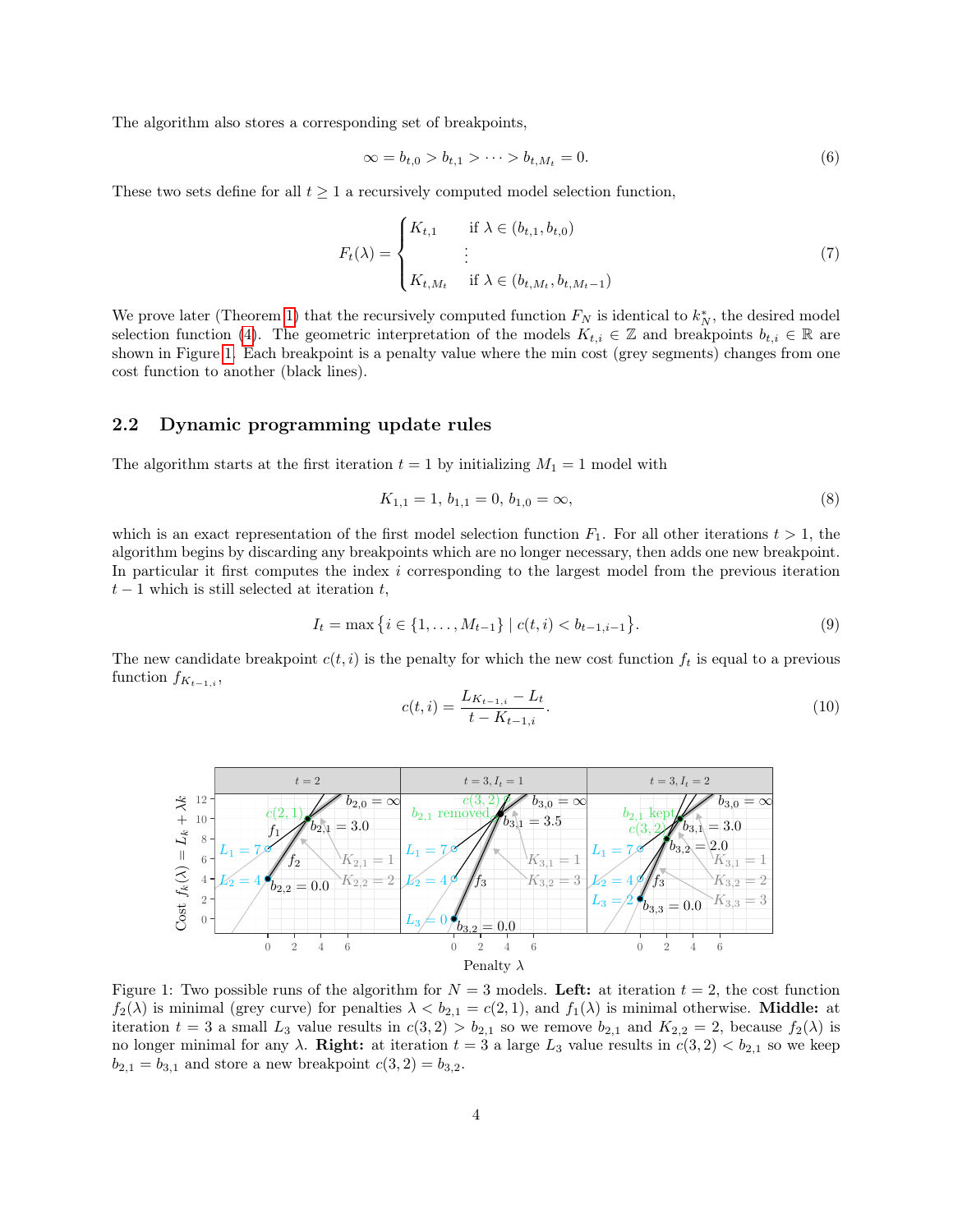A modification to use more general regularizers involves replacing  $t - K_{t-1,i}$  with  $r_t - r_{K_{t-1,i}}$  in the denominator of equation [\(10\)](#page-3-1).

We then compute the number of models selected at iteration  $t$ ,

<span id="page-4-2"></span><span id="page-4-1"></span>
$$
M_t = I_t + 1.\t\t(11)
$$

The algorithm stores the new set of models selected at iteration  $t$ ,

$$
K_{t,i} = \begin{cases} K_{t-1,i} & \text{for } i \in \{1, \dots, I_t\} \\ t & \text{for } i = M_t. \end{cases} \tag{12}
$$

The algorithm also stores the new breakpoint  $c(t, I_t)$  along with some of the previous breakpoints,

$$
b_{t,i} = \begin{cases} b_{t-1,i} & \text{for } i \in \{0, \dots, I_t - 1\} \\ c(t, I_t) & \text{for } i = I_t \\ 0 & \text{for } i = M_t. \end{cases}
$$
(13)

Once the selected models  $K_{t,i}$  and breakpoints  $b_{t,i}$  have been recursively computed via [\(12–](#page-4-1)[13\)](#page-4-2), the model selection function  $F_t$  is defined using equation [\(7\)](#page-3-2).

### 2.3 Demonstration of algorithm up to  $t = 3$

In this section we provide two example runs of the algorithm. The initialization creates an exact representation of  $k_1^* = F_1$ , via one possible model  $K_{1,1} = 1$  which is selected for all  $\lambda$  between the two breakpoints  $b_{1,1} = 0 < \infty = b_{1,0}$ . The second iteration computes the candidate breakpoint  $c(2,1)$  which is stored in the new breakpoints  $b_{2,2} = 0 < c(2,1) < \infty = b_{2,0}$ , along with  $M_2 = 2$  models  $K_{2,2} = 2 > 1 = K_{2,1}$  (Figure [1,](#page-3-0) left).

At iteration  $t = 3$  we first compute the candidate  $c(3,2)$  and compare it to the stored breakpoint  $b_{2,1}$ . If  $c(3,2) \ge b_{2,1}$  then  $I_3 = 1$  and so  $b_{2,1}$  is removed (Figure [1,](#page-3-0) middle). The candidate  $c(3,2)$  is also discarded; the new breakpoints  $b_{3,2} = 0 < c(3,1) < \infty = b_{3,0}$  are computed and stored with  $M_3 = 2$  models  $K_{3,2} = 3 > 1 = K_{3,1}$ . Otherwise,  $c(3,2) < b_{2,1}$  implies  $I_3 = 2$  and the previous breakpoint  $b_{2,1}$  is kept along with the candidate  $c(3, 2)$  (Figure [1,](#page-3-0) right). The breakpoints  $b_{3,3} = 0 < c(3, 2) < b_{2,1} < \infty = b_{3,0}$  are stored with  $M_3 = 3$  models  $K_{3,3} = 3 > 2 > 1 = K_{3,1}$ .

#### 2.4 Recursive update rules are optimal

Equations [\(5](#page-2-1)[–13\)](#page-4-2) define a dynamic programming algorithm, because the recursively computed  $F_N$  is optimal in the sense of equation [\(4\)](#page-1-1), as demonstrated in the following theorem.

<span id="page-4-0"></span>**Theorem 1** (Update rules yield the optimal model selection function). The recursively computed function  $F_N$  [\(7\)](#page-3-2) and the model selection function  $k_N^*$  [\(4\)](#page-1-1) are identical.

*Proof.* The proof follows from equations [\(5](#page-2-1)[–13\)](#page-4-2) using induction on t. The base case is  $t = 1$ , for which the initialization [\(8\)](#page-3-3) of the recursively computed function implies  $F_1(\lambda) = 1$  for all  $\lambda \in (0, \infty)$ . Because at iteration  $t = 1$  there is only one possible model, it is clear that  $F_1(\lambda) = k_1^*(\lambda)$  for all  $\lambda$ .

The proof by induction now assumes that  $F_{t-1}(\lambda) = k_{t-1}^*(\lambda)$  for all  $\lambda$ ; we will prove that the same is true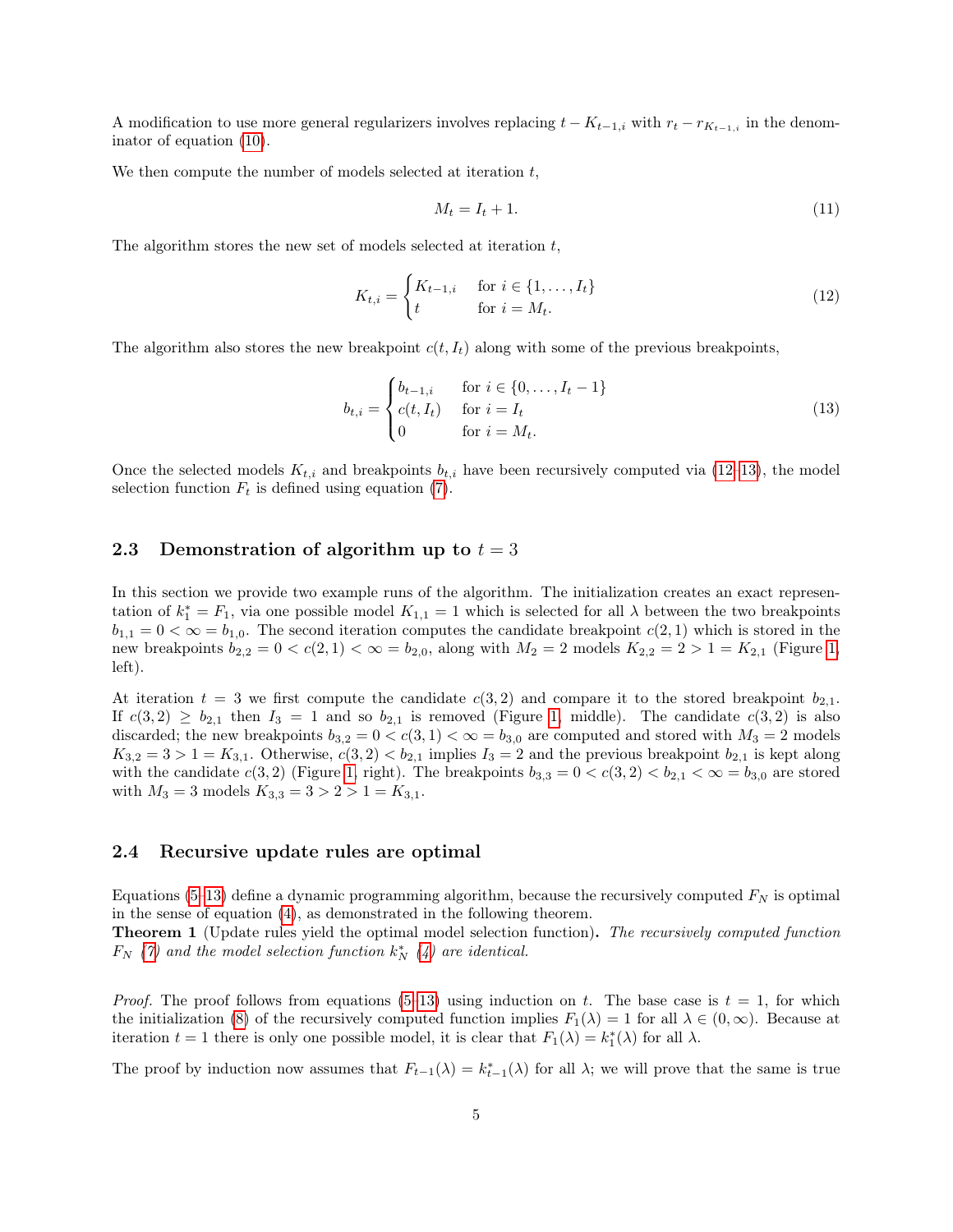| Algorithm                                     | Best.    | Worst    |
|-----------------------------------------------|----------|----------|
| This paper, Algorithm 1                       | O(N)     | O(N)     |
| Arlot and Massart, 2009, Hocking et al., 2013 | O(N)     | $O(N^2)$ |
| Always quadratic                              | $O(N^2)$ | $O(N^2)$ |

<span id="page-5-3"></span>Table 2: Summary of asymptotic time complexity in terms of number of input models, N.

for t. The recursive updates  $(12-13)$  $(12-13)$  imply that

<span id="page-5-1"></span>
$$
F_{t}(\lambda) = \begin{cases} K_{t-1,1} & \text{if } \lambda \in (b_{t-1,1}, b_{t-1,0}) \\ \vdots & \text{if } \lambda \in (c(t, I_t), b_{t-1, I_{t-1}) \\ t & \text{if } \lambda \in (0, c(t, I_t)) \\ t & \text{if } \lambda > c(t, I_t) \end{cases}
$$
(14)  

$$
= \begin{cases} F_{t-1}(\lambda) & \text{if } \lambda > c(t, I_t) \\ t & \text{if } \lambda < c(t, I_t) \end{cases}
$$
(15)

We need to prove that the function above returns the model size  $k \in \{1, \ldots, t\}$  with min cost  $f_k(\lambda)$ , for any penalty  $\lambda$ . Equations [\(9](#page-3-4)[–10\)](#page-3-1) imply  $K_{t-1,I_t} = F_{t-1}[c(t,I_t)]$  is the min cost model at the penalty  $c(t,I_t)$  where the new cost function  $f_t$  equals the previous min cost function,

$$
f_t[c(t, I_t)] = f_{K_{t-1, I_t}}[c(t, I_t)] = \min_{k \in \{1, \dots, t-1\}} f_k[c(t, I_t)].
$$
\n(16)

Because  $f_t(\lambda) = L_t + \lambda t$  is a linear function with a larger slope than any of  $f_1, \ldots, f_{t-1}$ , and a smaller intercept  $L_t < L_{t-1} < \cdots$ , we therefore deduce that  $f_t$  is less costly before  $c(t, I_t)$ , and more costly after:

<span id="page-5-2"></span>
$$
\begin{cases} f_t(\lambda) < \min_{k \in \{1, \dots, t-1\}} f_k(\lambda) \quad \text{for all } \lambda < c(t, I_t) \\ f_t(\lambda) > \min_{k \in \{1, \dots, t-1\}} f_k(\lambda) \quad \text{for all } \lambda > c(t, I_t) \end{cases} \tag{17}
$$

Combining equations [\(15,](#page-5-1)[17\)](#page-5-2) and using the induction hypothesis completes the proof that  $F_t(\lambda) = k_t^*(\lambda) =$  $\arg \min_{k \in \{1, \ldots, t\}} f_t(\lambda)$  for all  $\lambda$ .

### <span id="page-5-0"></span>3 Theoretical complexity analysis

In this section we propose pseudocode that efficiently implements the dynamic programming algorithm, and provide a proof of worst case linear time complexity. We also provide a theoretical analysis of the previous quadratic time algorithm in terms of the framework of this paper.

### 3.1 Proposed linear time algorithm

We propose Algorithm [1,](#page-6-0) which is pseudocode for equations  $(9-13)$  $(9-13)$ . It recursively computes an exact representation of the model selection function  $F_N$  in terms of breakpoints b and selected models K.

It begins by initializing the model selection function  $F_1$  (line [3\)](#page-6-1). Then for all  $t \in \{2, \ldots, N\}$  it recusively computes  $F_t$  from  $F_{t-1}$ . The first step in the loop (line [5\)](#page-6-2) is to call the SOLVE sub-routine, which computes the number of selected models  $M_t$  and the new breakpoint  $\lambda = c(t, M_t - 1)$ . The number of while loop evaluations  $w[t]$  can optionally be stored in order to analyze empirical time complexity. The next step is to store the new model t and new breakpoint  $\lambda$  (line [6\)](#page-6-3), which completes the computation of  $F_t$ .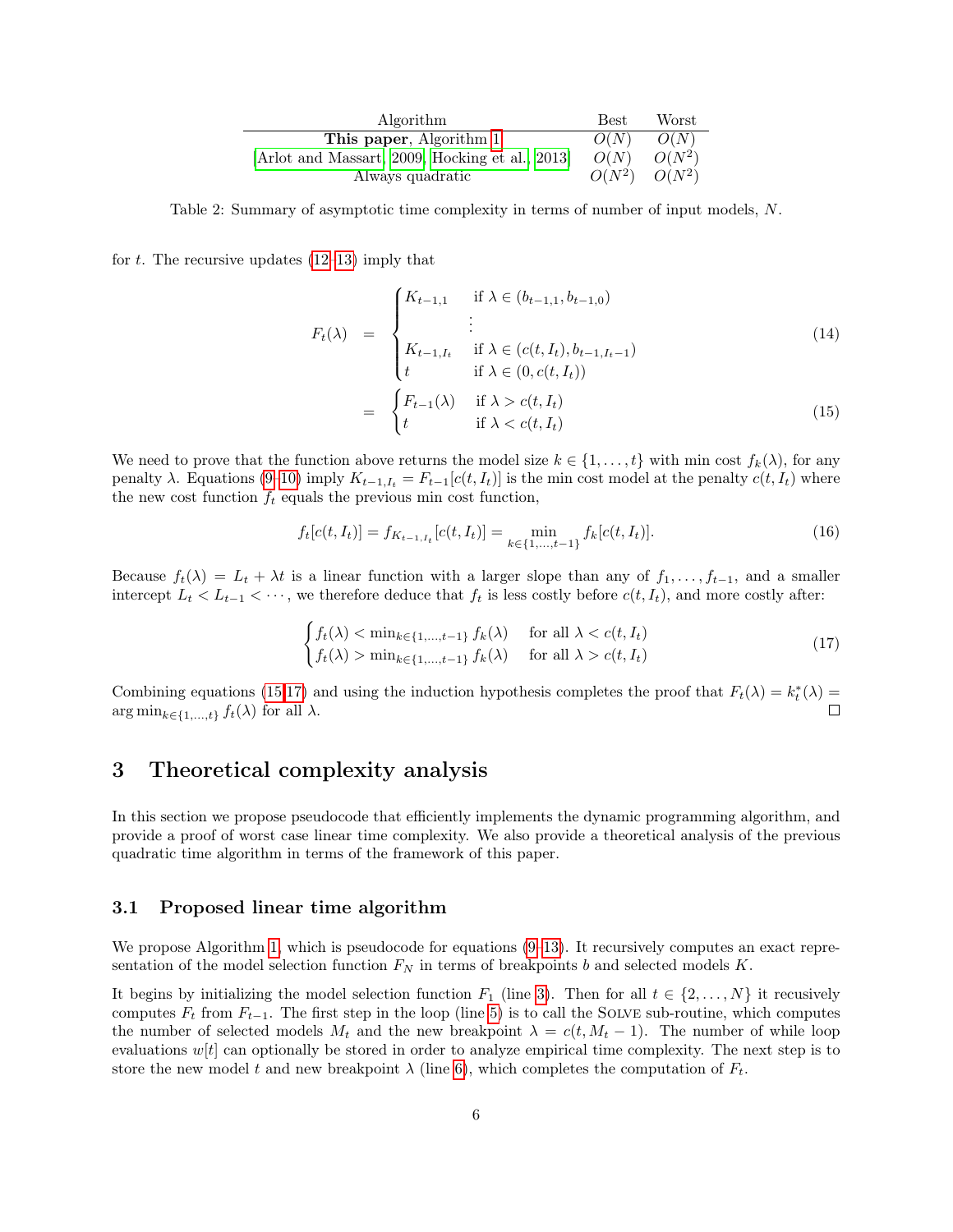<span id="page-6-0"></span>Algorithm 1 Dynamic programming for computing exact representation of model selection function

- <span id="page-6-1"></span>1: Input: Array of N real numbers  $L[1] > \cdots > L[N]$  (decreasing loss values).
- 2. Allocate: selected models  $K \in \mathbb{Z}^N$ , breakpoints  $b \in \mathbb{R}^N$ , while loop iterations  $w \in \mathbb{Z}^N$
- 3: Initialize: number of models  $M \leftarrow 1$ , breakpoint  $b[1] \leftarrow \infty$ , selected model  $K[1] \leftarrow 1$
- <span id="page-6-3"></span>4: for  $t = 2$  to N do
- <span id="page-6-2"></span>5:  $M, \lambda, w[t] \leftarrow \text{SOLVE}(K, b, L, M, t)$
- 6:  $b[M] \leftarrow \lambda$ ,  $K[M] \leftarrow t$  // store a new breakpoint
- 7: end for

8: Output: selected models  $K[1:M]$ , breakpoints  $b[1:M]$ , while loop iterations  $w[2:N]$ 

In this paper we propose an amortized constant  $O(1)$  time implementation of the SOLVE sub-routine (Algo-rithm [2\)](#page-6-4). It computes  $I_t$ ,  $M_t$  by solving the maximization in equation [\(9\)](#page-3-4) using a linear search over possible values of the model index i. It starts at the current number of selected models (line [2\)](#page-6-5), and then repeatedly tests the criterion from equation  $(9)$ . If the current value of the model index i does not satisfy the condition of the while loop (line [3\)](#page-6-6), then the model index is decremented to remove a breakpoint (line [4\)](#page-6-7). The number of while loop iterations  $w_t$  (lines [2,](#page-6-5)[4\)](#page-6-7) can be optionally computed in order to analyze the empirical time complexity of the algorithm. Even though Algorithm [2](#page-6-4) is clearly  $O(M)$  in the worst case, in the next section we prove that it is amortized constant  $O(1)$  time when used in the context of Algorithm [1.](#page-6-0) Using this sub-routine therefore results in an overall linear  $O(N)$  time complexity for Algorithm [1,](#page-6-0) in the best and worst case (Table [2\)](#page-5-3).

<span id="page-6-4"></span>Algorithm 2 Proposed Solve sub-routine

<span id="page-6-7"></span><span id="page-6-6"></span><span id="page-6-5"></span>1: Input: selected model sizes  $K \in \mathbb{Z}^N$ , breakpoints  $b \in \mathbb{R}^N$ , loss values  $L \in \mathbb{R}^N$ , number of selected models  $M \in \mathbb{Z}$ , new model size  $t \in \mathbb{Z}$ . 2:  $i \leftarrow M$ ,  $w_t \leftarrow 1$ 3: while  $\lambda \leftarrow (L[K[i]] - L[t])/(t - K[i]) \geq b[i]$  do  $i - -$ ,  $w_t + +$  // remove a breakpoint 5: end while 6: Output: number of models  $i + 1$ , new breakpoint  $\lambda$ , number of while loop iterations  $w_t$ 

### 3.2 Previous quadratic algorithms

In this section we provide a detailed comparison with several previously proposed quadratic algorithms [\[Arlot](#page-12-5) [and Massart, 2009,](#page-12-5) [Hocking et al., 2013\]](#page-13-16). In terms of the framework of this paper, these previous algorithms can be interpreted as computing  $K_{t,i}$ ,  $b_{t,i}$  for  $t = N$ , without computing any of the solutions at the previous iterations  $t < N$ . These other algorithms are therefore not performing dynamic programming. Whereas our algorithm starts at the smallest model size and then updates the model selection function for larger sizes, these other algorithms begin at the largest model size. In particular they start by initializing the largest model  $K_{N,M_N} = N$  and the smallest breakpoint  $b_{N,M_N} = 0$ , then for all  $i \in \{M_N - 1, \ldots, 1\}$  they recursively compute  $K_{N,i}$ ,  $b_{N,i}$  from  $K_{N,i+1}$ ,  $b_{N,i+1}$ . There are  $M_N - 1$  iterations of this recursive computation, and each iteration considers  $K_{N,i+1}$  – 1 breakpoints. The overall algorithm is therefore  $O(NM_N)$ ; best case  $O(N)$  is when the number of selected models  $M_N = 2$  is small; worst case  $O(N^2)$  is when  $M_N = N$  is large (Table [2\)](#page-5-3). Interestingly, the opposite is true of our algorithm (best case is when  $M_N$  is large), as we prove in the next section.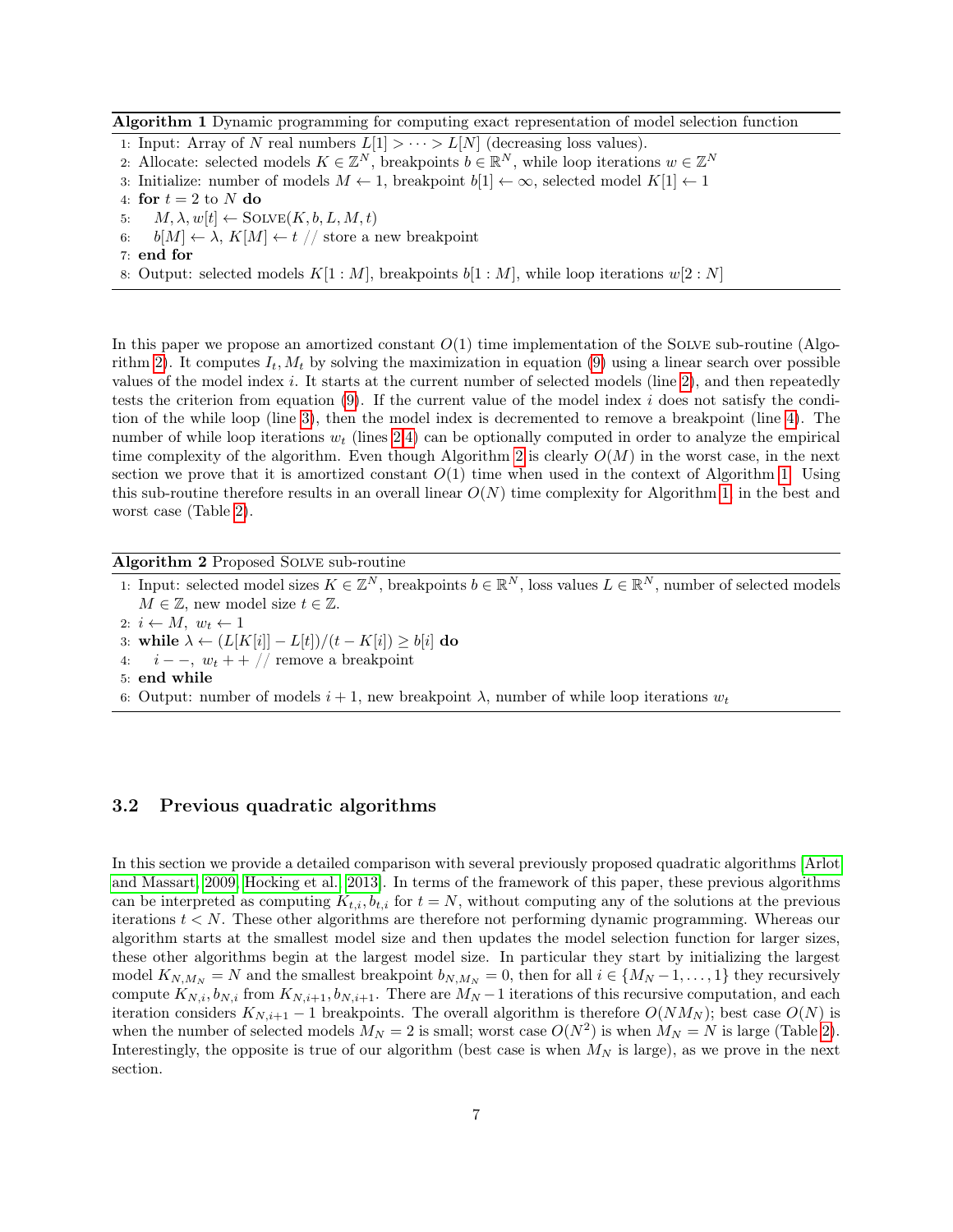### <span id="page-7-5"></span>3.3 Proof of linear time and space complexity

The overall space complexity of Algorithm [1](#page-6-0) is clearly  $O(N)$ , because up to N possible models/breakpoints can be computed. The time complexity depends on the implementation of the Solve sub-routine (line [5\)](#page-6-2).

The computation time of our proposed implementation of the SOLVE sub-routine (Algorithm [2\)](#page-6-4) depends on  $w_t$ , the number of times the while condition is evaluated (line [3\)](#page-6-6). In particular, the overall time complexity of Algorithm [1](#page-6-0) is linear in total number of times the while condition is checked,

<span id="page-7-2"></span>
$$
W_N = \sum_{t=2}^N w_t.
$$
\n
$$
(18)
$$

The following result proves that Algorithm [1](#page-6-0) is overall  $O(N)$  time, by bounding the total number of times the while condition is checked.

<span id="page-7-4"></span>**Theorem 2** (Best and worst case time complexity). For any N inputs to Algorithm [1,](#page-6-0) the total number of while loop iterations  $W_N$  over all calls to Algorithm [2](#page-6-4) is bounded:  $N - 1 \le W_N \le 2N - 3$ .

*Proof.* The proof uses the fact that for all  $t \in \{2, ..., N\}$ , we have

<span id="page-7-3"></span>
$$
M_t = 2 + M_{t-1} - w_t,\t\t(19)
$$

which follows from the definition of the number of while loop iterations  $w_t$  (on line [4](#page-6-7) of Algorithm [2,](#page-6-4) every iteration decrements i, and therefore  $M_t$ ). The total number of while loop iterations is thus

<span id="page-7-1"></span>
$$
W_N = \sum_{t=2}^{N} w_t = \sum_{t=2}^{N} 2 + M_{t-1} - M_t
$$
\n(20)

$$
= 2(N-1) + \sum_{t=2}^{N} M_{t-1} - \sum_{t=2}^{N} M_t
$$
\n(21)

$$
= 2(N-1) + \sum_{t=1}^{N-1} M_t - \sum_{t=2}^{N} M_t
$$
\n(22)

$$
= 2N - 2 + M_1 - M_N \tag{23}
$$

$$
= 2N - 1 - M_N. \tag{24}
$$

The first two equalities [\(20\)](#page-7-1) follow from the definitions of the number of while loop iterations [\(18–](#page-7-2)[19\)](#page-7-3). The next equalities come from distributing the sum [\(21\)](#page-7-1), then re-writing the second term as a sum from  $t = 1$  to  $N-1$  [\(22\)](#page-7-1). The last equalities come from subtracting the terms in the two sums [\(23\)](#page-7-1), then using the fact that  $M_1 = 1$  [\(24\)](#page-7-1). The result is obtained using the fact that the number of selectable models is bounded,  $2 \leq M_N \leq N$ .  $\Box$ 

The best case of Algorithm [1,](#page-6-0)  $W_N = N - 1$  iterations, happens when the number of selected models is large,  $M_N = N$ ; the worst case  $W_N = 2N - 3$  iterations occurs when  $M_N = 2$ . Because the total number of iterations is always  $O(N)$ , the SOLVE sub-routine (Algorithm [2\)](#page-6-4) is amortized constant  $O(1)$  time on average, even though it is linear in the number of models  $O(M)$  in the worst case.

## <span id="page-7-0"></span>4 Empirical complexity analysis

In this section we empirically examine the number of iterations of our algorithm, and show that it is overall orders of magnitude faster than previous baselines.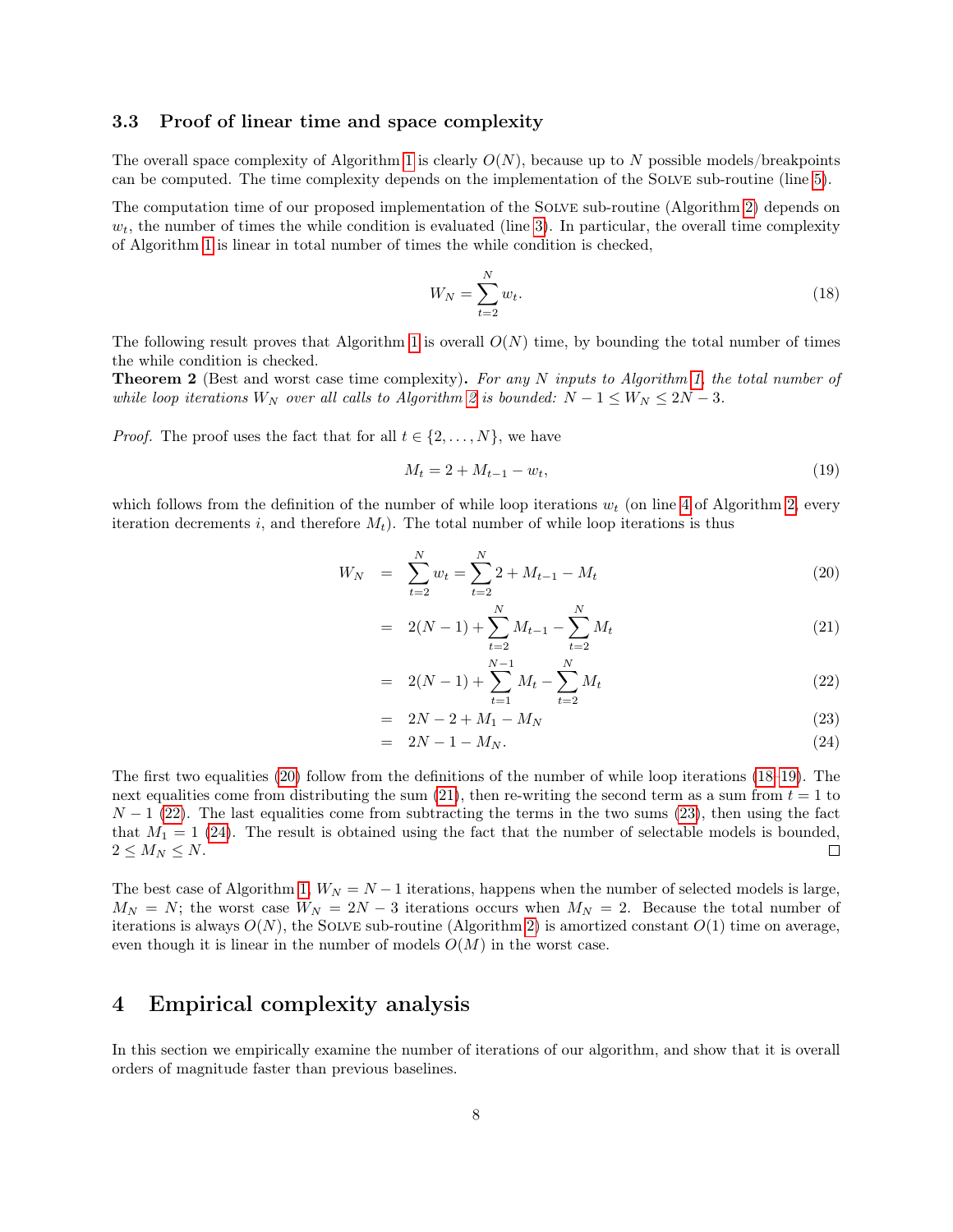

<span id="page-8-0"></span>Figure [2](#page-6-4): Empirical number of iterations  $W_N$  of while loop in Algorithm 2 in synthetic loss values (violet points) and loss values from optimal changepoint models of real neuroblastoma data (black points) are linear  $O(N)$  in the number of input models N, consistent with theoretical upper/lower bounds obtained in Theorem [2](#page-7-4) (grey lines).



<span id="page-8-1"></span>Figure 3: The proposed exact linear time algorithm is orders of magnitude faster than the previous exact quadratic time algorithm and naïve approximate grid search. Left: the two exact algorithms compute the same result, but the proposed linear time algorithm is orders of magnitude faster, even when time to compute loss values via binary segmentation (binseg) is included in the timing (lines/bands for mean/SD over 5 timings). Right: when used on loss values from  $N = 287443$  optimal changepoint models for one genomic data sequence, the proposed exact linear time algorithm is always faster than approximate grid search with at least 10 points (points/segments for mean/SD over 5 timings).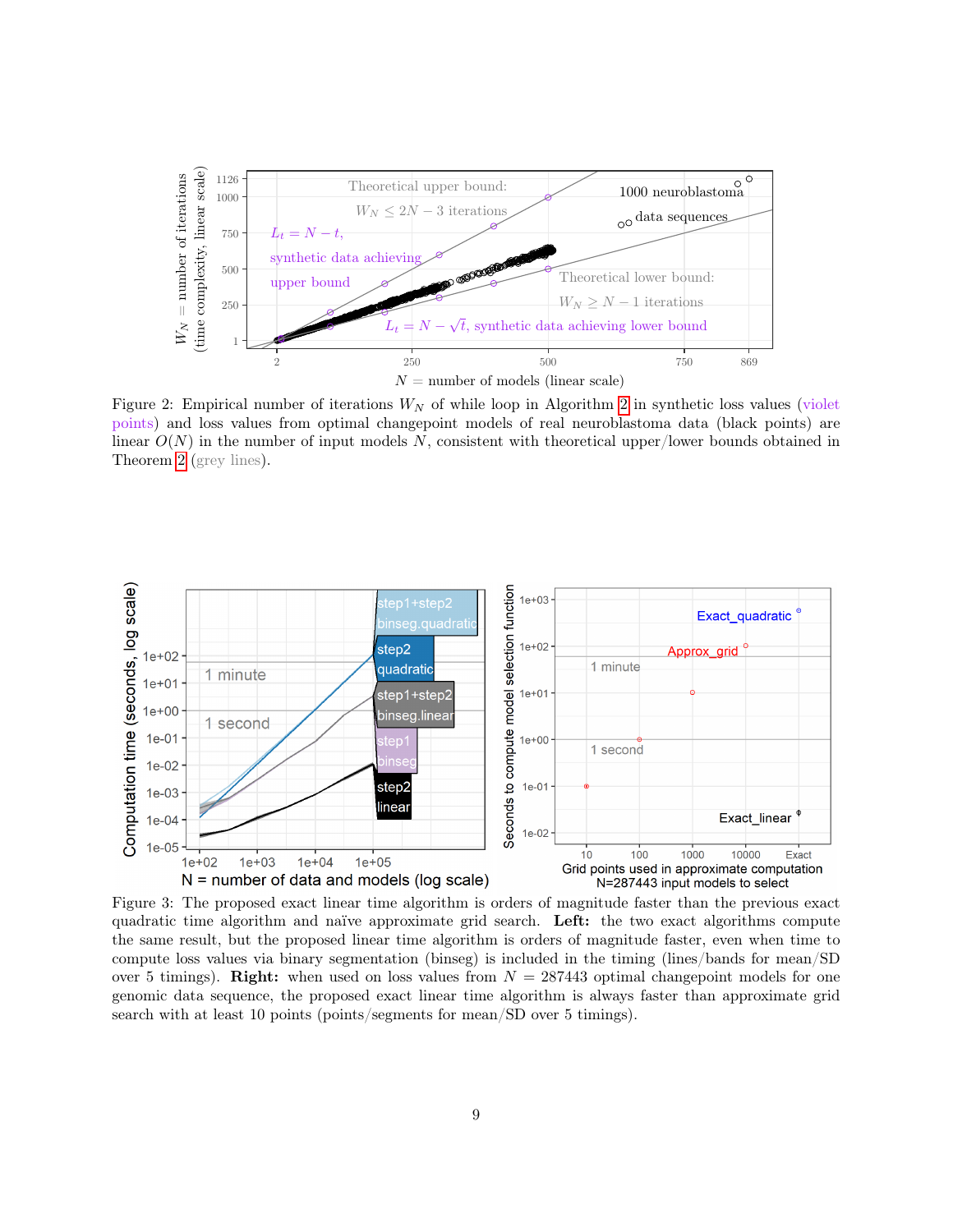#### 4.1 Empirical iteration counts are consistent with theoretical bounds

As discussed in Section [3.3,](#page-7-5) the time complexity of Algorithm [1](#page-6-0) is linear  $W_N$ , the total number of iterations of the while loop in the SOLVE sub-routine. Here we demonstrate that the theoretical bounds on  $W_N$  obtained in Theorem [2](#page-7-4) are consistent with the number of iterations obtained empirically in real and synthetic data. First, we considered 1000 real cancer DNA copy number data sets of different sizes  $p \in \{2, \ldots, 869\}$  from R package neuroblastoma. For each sequence data set  $\mathbf{z} \in \mathbb{R}^p$  we used the Pruned Dynamic Programming Algorithm (PDPA) of [Rigaill](#page-13-18) [\[2015\]](#page-13-18) to compute a sequence of optimal changepoint models. For each number of segments  $k \in \{1, \ldots, p\}$  the optimal loss is

<span id="page-9-0"></span>
$$
L_k = \min_{\theta \in \mathbb{R}^p} \sum_{j=1}^p (\theta_j - z_j)^2
$$
  
subject to  $||D\theta||_0 = \sum_{j=1}^{p-1} I[\theta_j \neq \theta_{j+1}] = k - 1.$  (25)

The PDPA returns a regularization path of  $N = p$  models, from  $k = 1$  segment (no changepoints,  $\theta_i = \theta_{i+1}$ for all j) to  $k = N = p$  segments (change after every data point,  $\theta_j \neq \theta_{j+1}$  for all j). We used the resulting loss values  $L_1 > \cdots > L_N$  as input to Algorithm [1.](#page-6-0) We plotted the number of iterations  $W_N$  as a function of data set size  $N$  (black points in Figure [2\)](#page-8-0), and observed that they always fall between the upper/lower bounds from Theorem [2](#page-7-4) (grey lines). These results provide empirical evidence that the time complexity of our algorithm is linear  $O(N)$  in real data.

Second, we considered two synthetic sequences of loss values,  $L_t = N - t$  for all  $t \in \{1, ..., N\}$  (e.g.  $L_1 = 4 > 3 > 2 > 1 > 0 = L_5$  for  $N = 5$ ) and  $L_t = N - \sqrt{t}$  (e.g.  $L_1 = 4 > 3.59 > 3.27 > 3 > 2.76 = L_5$  for  $N = 5$ ). For these loss values we observed a number of iterations (violet points in Figure [2\)](#page-8-0) that always falls on the upper/lower bounds (grey lines), which indicates that these synthetic data achieve the worst/best case. Overall these results provide a convincing empirical validation of our theoretical bounds from Theorem [2.](#page-7-4)

### 4.2 Empirical timings suggest orders of magnitude speedups

Our proposed algorithm takes as input a sequence of  $N$  loss values, which must be computed by some other machine learning algorithm. In this section we therefore analyzed our algorithm in the context of a two-step pipeline: (i) compute the N loss values, (ii) compute an exact representation of the model selection function. The overall time complexity of the two-step pipeline is determined by the slower of the two steps. If the first step is at least quadratic, then the pipeline is as well (using either linear or quadratic time model selection in the second step). However if the first step is sub-quadratic, then we expect that our linear time algorithm in the second step should result in speedups.

Simulated data for which proposed linear algorithm results in speedups over previous quadratic algorithm. For the first step we therefore use the log-linear binary segmentation algorithm, which inputs a data sequence  $\mathbf{z} \in \mathbb{R}^p$ , and computes an approximate solution to [\(25\)](#page-9-0). The binary segmentation algorithm computes the full path of  $N = p$  models with corresponding loss values  $L_1, \ldots, L_N$  in  $O(N \log N)$  time on average [\[Scott and Knott, 1974,](#page-13-13) [Truong et al., 2018\]](#page-13-14). For each data set size  $N \in \{10^2, \ldots, 10^5\}$  we generate synthetic data sequences  $z_j = \sin(j) + j/N$ , for all  $j \in \{1, ..., N\}$ . Figure [3](#page-8-1) (left) shows timings of binary segmentation alone (binseg), exact model selection algorithms alone (linear, quadratic), and twostep pipelines (binseg.linear, binseg.quadratic), on an Intel T2390 1.86GHz CPU. As expected, our proposed linear time algorithm is orders of magnitude faster than the previous quadratic time algorithm (when run alone, and also in the two-step pipeline). For example, for  $N = 10^5$  data, the binseg.linear pipeline takes about 3 seconds, whereas binseg.quadratic takes about 2 minutes. More generally, such timings are typical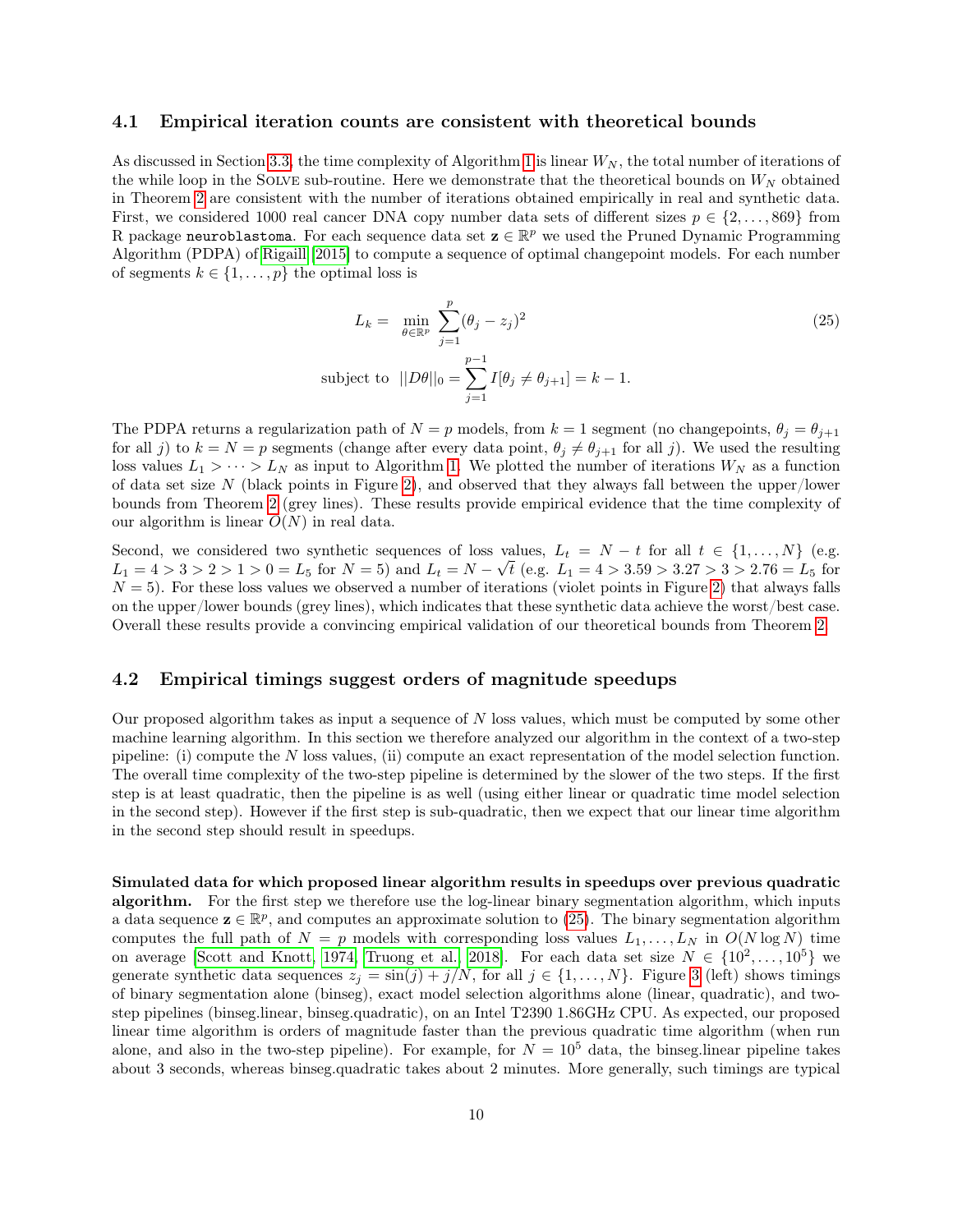for any data for which binary segmentation runs in log-linear time, and selected models  $M_N$  increases with the data set size  $N$  (second column of Figure [4,](#page-10-0) same as Figure [3](#page-8-1) left). However, there are other kinds of data for which our approach is no faster than the quadratic baseline (other columns of Figure [4\)](#page-10-0). For example, when binary segmentation runs in quadratic time, then our linear time model selection algorithm offers no speedups to the overall pipeline (third and fourth columns of Figure [4\)](#page-10-0). Also, since the previous (worst case quadratic) algorithm achieves its best case linear time complexity when the number of selected models  $M_N$  is small/constant, then our proposed algorithm offers no speedups in this case (first columns of Figure [4\)](#page-10-0). Overall, we have shown that for some data sets, our linear time algorithm provides substantial speedups relative to the previous quadratic time algorithm.

Real data for which proposed linear algorithm is faster than grid search. Another baseline algorithm for computing a representation of the model selection function is a naïve approximate grid search over G penalties  $\lambda$ , which takes  $O(NG)$  time. We expected this baseline to perform poorly in the context of large  $N$  and large  $G$ , so we performed timings on a large chipseq data set from the UCI repository [\[Newman and Merz, 1998\]](#page-13-19). We first computed a regularization path of  $N = 287,443$  optimal changepoint models for a sequence of  $p = 1,656,457$  data, and then performed timings of the model selection algorithms on the resulting  $N$  loss values. We observed that our proposed linear time algorithm is always faster than approximate grid search with at least 10 grid points (Figure [3,](#page-8-1) right). For example the approximate grid search takes almost 2 minutes for  $N = 10,000$  grid points, whereas the proposed exact linear time algorithm takes only 27 milliseconds. Overall these data indicate that the proposed linear time algorithm is indeed faster than the two baselines in large data.



<span id="page-10-0"></span>Figure 4: Binary segmentation (step 1) followed by exact model selection (step 2) was run on four synthetic data sequences  $x_i$  (panels from left to right). Both model selection algorithms (worst case quadratic, and proposed worst case linear time) output the exact path of selected models. Bottom: when there are few selected models (first and third columns) the quadratic algorithm achieves its best case linear time complexity; when there are many selected models (second and fourth columns) it achieves the worst case quadratic time complexity. Top: total timings over both steps show that the linear time algorithm offers substantial speedups when binary segementation achieves its best-case log-linear time complexity, and there are many selected models (second column).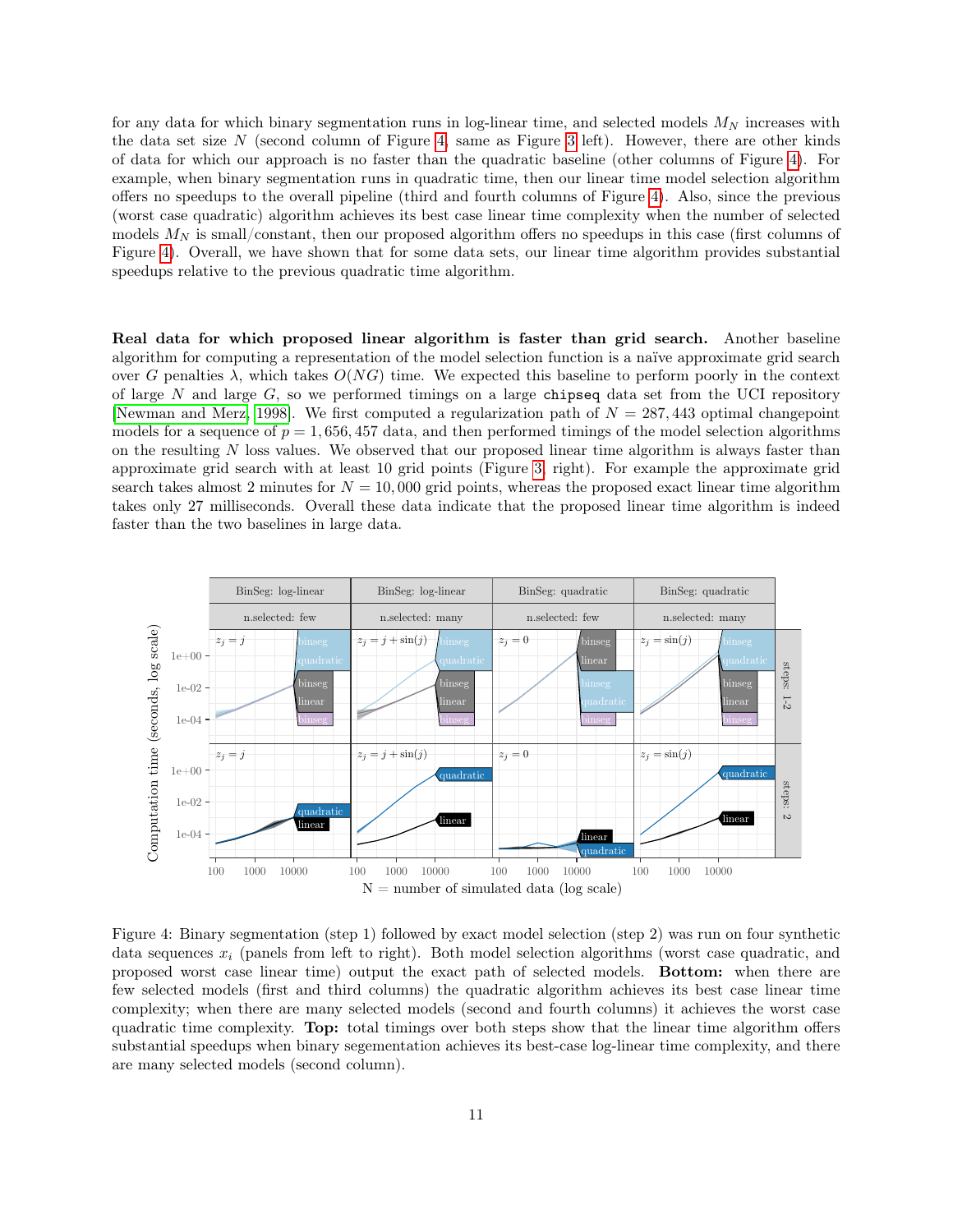### <span id="page-11-0"></span>5 Prediction accuracy in supervised changepoint problems

In this section we aim to demonstrate that the proposed exact algorithm results in more accurate predictions than a naïve approximate grid search. To examine the accuracy of our algorithm, we consider several supervised changepoint detection problems from the UCI chipseq data, which contain labels that indicate presence/absence of changepoints in particular data subsets. Accurate changepoint detection in these data is important in order to characterize active/inactive regions in the human epigenome.

Here we give a brief summary of the supervised learning framework for changepoint detection; for details see [\[Hocking et al., 2013\]](#page-13-16). Each observation i is represented by a numeric data vector/sequence  $z_i$  along with a corresponding label set  $\ell_i$ . We compute a feature vector  $\mathbf{x}_i$  then learn a penalty function  $f(\mathbf{x}_i) = \log \lambda_i$ which results in a model  $\hat{\theta}(\lambda_i)$ . The goal is to learn a function f that results in minimal errors with respect to the labels  $\ell_i$  in test data sequences. In this context there is a model selection function  $k_i^*$  which is specific to each data sequence  $i$ , and is used in two places during the learning and prediction (bold arrows in Figure [5\)](#page-11-2). First, it is used to compute the interval/output  $y_i = (y_i, \overline{y}_i)$  of optimal penalty values for each training data sequence *i*, such that predicting  $f(\mathbf{x}_i) = \log \lambda_i \in (\underline{y}_i, \overline{y}_i)$  results in minimal label errors. Second, it is used to compute the predicted model  $\hat{\theta}(\lambda_i)$  given a predicted penalty  $\lambda_i$ . We learn a linear f by minimizing an L1-regularized cost function [\[Hocking et al., 2013\]](#page-13-16), using outputs  $y_i$  computed by either our exact algorithm or a naïve approximate grid search with a variable number of penalties  $\lambda$ .

We performed 4-fold cross-validation in five different labeled data sets (panels in Figure [6\)](#page-12-8). We observed in each data set that it takes 10–100 penalties  $\lambda$  in the grid search to achieve the maximum number of correctly predicted labels, which was also achieved by the proposed exact algorithm. Overall these data provide empirical evidence that, in the context of supervised changepoint detection problems, using an exact representation of the model selection function results in more accurate predictions than using an approximate representation obtained via grid search.

## <span id="page-11-1"></span>6 Discussion and conclusions

For learning problems with  $\ell_0$  regularization, we proposed a new dynamic programming algorithm for computing an exact representation of the model selection function [\(4\)](#page-1-1). By bounding the number of iterations, we proved theoretically that the algorithm is linear time in the worst case. In real and synthetic data we empirically validated these bounds, and showed that the proposed linear time algorithm is orders of magnitude faster than two baselines. We used cross-validation in supervised changepoint detection problems to



<span id="page-11-2"></span>Figure 5: Computation graph for supervised changepoint detection in labeled sequences i. Directed edges start from inputs and end at outputs, e.g. interval y can be computed using labels  $\ell$  and sequence z. Bold edges indicate computations which use the model selection function  $k^*$ .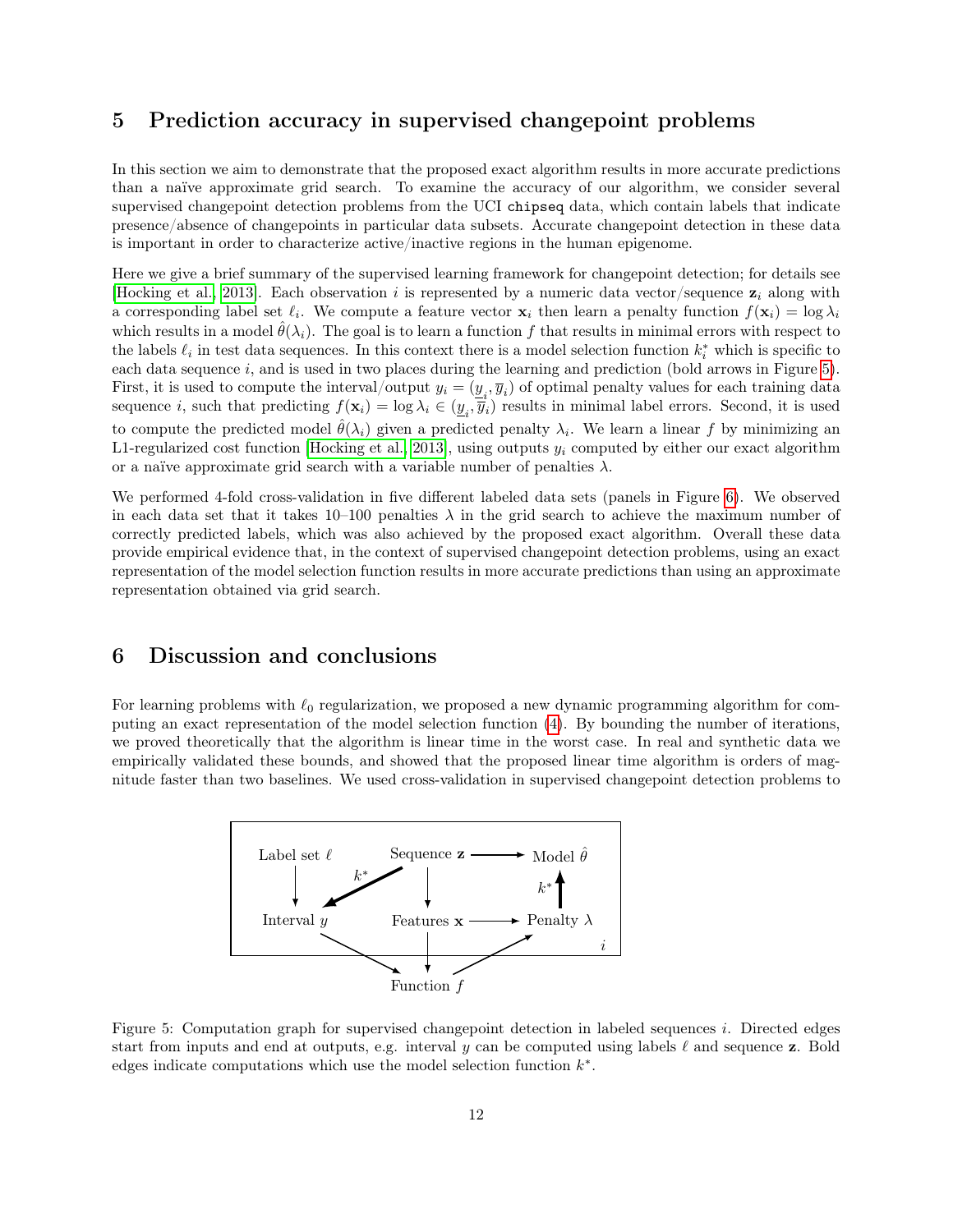

<span id="page-12-8"></span>Figure 6: Prediction accuracy on held-out test data increases as a function of number of points used in approximate grid search algorithm (red line/band); it takes 10–100 grid points to achieve the maximum accuracy in each data set (panels), which is also achieved by the proposed linear time exact algorithm (black point/error bar on right).

show that the exact representation provides more accurate predictions than the grid search approximation baseline.

Our algorithm requires no special data structures and can be efficiently implemented using arrays in standard C; our free software implementation is available at <https://github.com/tdhock/penaltyLearning/>. For reproducibility we also provide the source code that we used to make the figures at [https://github.com/](https://github.com/tdhock/changepoint-data-structure) [tdhock/changepoint-data-structure](https://github.com/tdhock/changepoint-data-structure). For future work we would like to consider selecting models from a partial set  $S \subset \{1, \ldots, N\}$ , and develop an efficient algorithm for updating an exact representation of the corresponding model selection function.

# References

- <span id="page-12-5"></span>S. Arlot and P. Massart. Data-driven Calibration of Penalties for Least-Squares Regression. Journal of Machine Learning Research, 10:245–279, 2009.
- <span id="page-12-0"></span>I. Auger and C. Lawrence. Algorithms for the optimal identification of segment neighborhoods. Bull Math Biol, 51:39–54, 1989.
- <span id="page-12-7"></span>R. Bellman. On the approximation of curves by line segments using dynamic programming. Commun. ACM, 4(6):284–, June 1961.
- <span id="page-12-1"></span>D. Bertsimas, A. King, and R. Mazumder. Best subset selection via a modern optimization lens. The Annals of Statistics, 44(2):813–852, 2016.
- <span id="page-12-4"></span>S. Chen, D. Donoho, and M. Saunders. Atomic decomposition by basis pursuit. SIAM Journal on Scientitic Computing, 20(1):33–61, 1998.
- <span id="page-12-2"></span>G. Davis, S. Mallat, and Z. Zhang. Adaptive time-frequency decompositions with matching pursuit. Wavelet Applications, 402:402–413, 1994.
- <span id="page-12-3"></span>J. Fan and R. Li. Variable selection via nonconcave penalized likelihood and its oracle properties. Journal of the American Statistical Association, 96(456):1348–1360, 2001.
- <span id="page-12-6"></span>K. Haynes, I. A. Eckley, and P. Fearnhead. Computationally efficient changepoint detection for a range of penalties. Journal of Computational and Graphical Statistics, 26(1):134–143, 2 2017. ISSN 1061-8600.